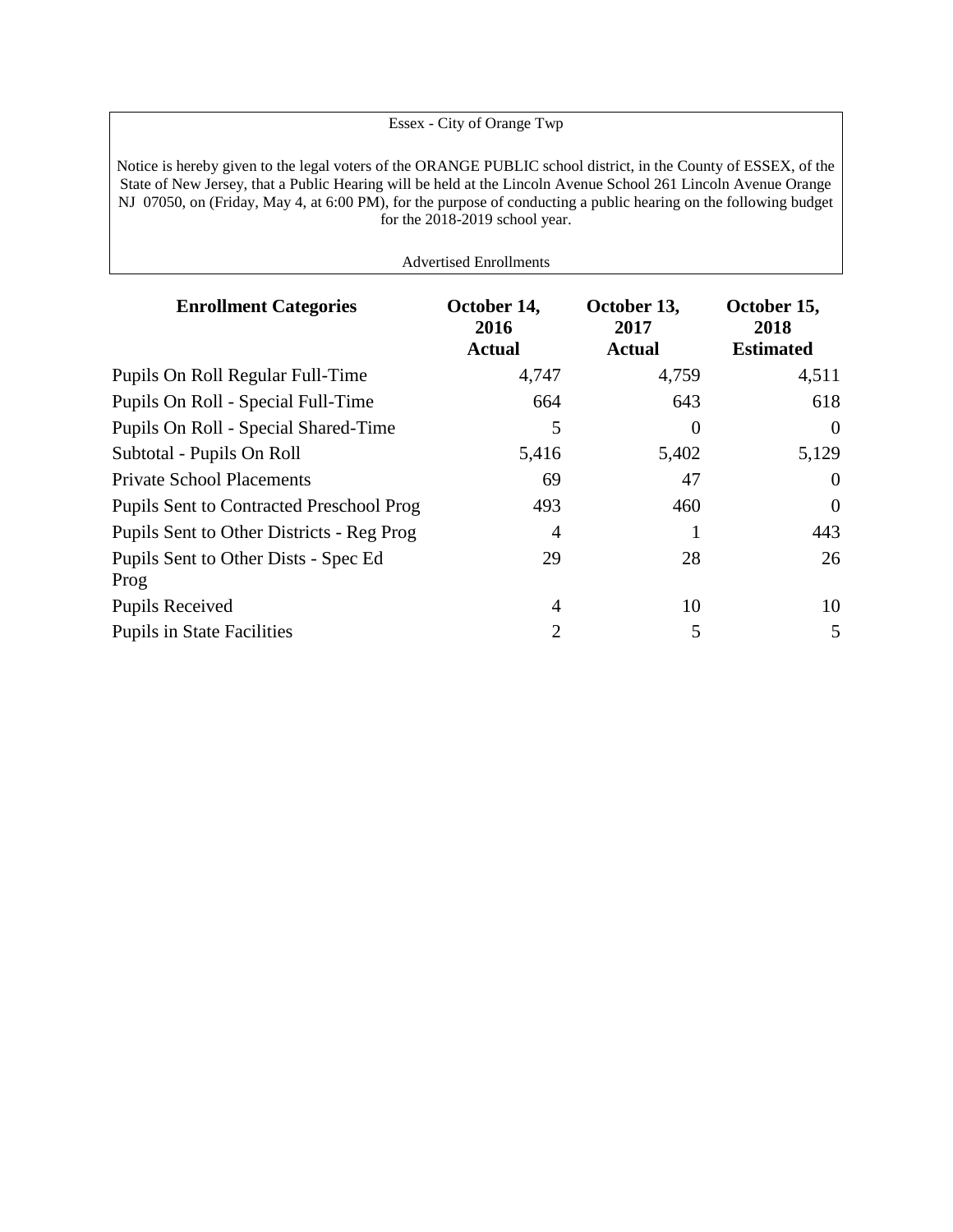| Essex - City of Orange Twp<br><b>Advertised Revenues</b>  |                |                          |                           |                            |  |
|-----------------------------------------------------------|----------------|--------------------------|---------------------------|----------------------------|--|
| <b>Budget Category</b>                                    | <b>Account</b> | 2016-17<br><b>Actual</b> | 2017-18<br><b>Revised</b> | 2018-19<br><b>Proposed</b> |  |
| <b>Operating Budget:</b>                                  |                |                          |                           |                            |  |
| <b>Revenues from Local Sources:</b>                       |                |                          |                           |                            |  |
| Local Tax Levy                                            | 10-1210        | 11,926,140               | 12,164,664                | 12,164,664                 |  |
| <b>Total Tuition</b>                                      | 10-1300        | 61,184                   | 140,000                   | 200,000                    |  |
| Unrestricted Miscellaneous Revenues 10-1XXX               |                | 1,182,242                | 170,000                   | 261,000                    |  |
| <b>Subtotal - Revenues From Local</b><br>Sources          |                | 13,169,566               | 12,474,664                | 12,625,664                 |  |
| <b>Revenues from State Sources:</b>                       |                |                          |                           |                            |  |
| <b>Categorical Transportation Aid</b>                     | 10-3121        | 568,151                  | 568,151                   | 1,195,106                  |  |
| <b>Extraordinary Aid</b>                                  | 10-3131        | 604,749                  | 432,340                   | 600,000                    |  |
| <b>Categorical Special Education Aid</b>                  | 10-3132        | 2,919,794                | 2,919,794                 | 4,633,802                  |  |
| <b>Educational Adequacy Aid</b>                           | 10-3175        | 7,152,931                | 7,152,931                 | 7,152,931                  |  |
| <b>Equalization Aid</b>                                   | 10-3176        | 61,067,087               | 62,244,876                | 63,149,604                 |  |
| <b>Categorical Security Aid</b>                           | 10-3177        | 1,858,563                | 1,858,563                 | 2,473,511                  |  |
| <b>Under Adequacy Aid</b>                                 | 10-3180        | 265,589                  | 265,589                   | $\theta$                   |  |
| Parcc Readiness Aid                                       | 10-3181        | 49,800                   | 49,800                    | $\theta$                   |  |
| Per Pupil Growth Aid                                      | 10-3182        | 49,800                   | 49,800                    | $\overline{0}$             |  |
| Professional Learning Community<br>Aid                    | 10-3183        | 52,570                   | 52,570                    | $\boldsymbol{0}$           |  |
| Host District Support Aid                                 | 10-3184        | 36,410                   | 40,403                    | $\theta$                   |  |
| <b>Subtotal - Revenues From State</b><br>Sources          |                | 74,625,444               | 75,634,817                | 79,204,954                 |  |
| <b>Revenues from Federal Sources:</b>                     |                |                          |                           |                            |  |
| <b>Medicaid Reimbursement</b>                             | 10-4200        | 229,503                  | 145,436                   | 143,663                    |  |
| <b>ARRA/SEMI Revenue</b>                                  | 10-4210        | 20,444                   | $\theta$                  | $\overline{0}$             |  |
| <b>Subtotal - Revenues From Federal</b><br>Sources        |                | 249,947                  | 145,436                   | 143,663                    |  |
| <b>Budgeted Fund Balance - Operating</b><br><b>Budget</b> | 10-303         | $\overline{0}$           | 2,000,000                 | 2,600,000                  |  |
| <b>Adjustment For Prior Year</b><br>Encumbrances          |                | $\boldsymbol{0}$         | 3,347,694                 | $\overline{0}$             |  |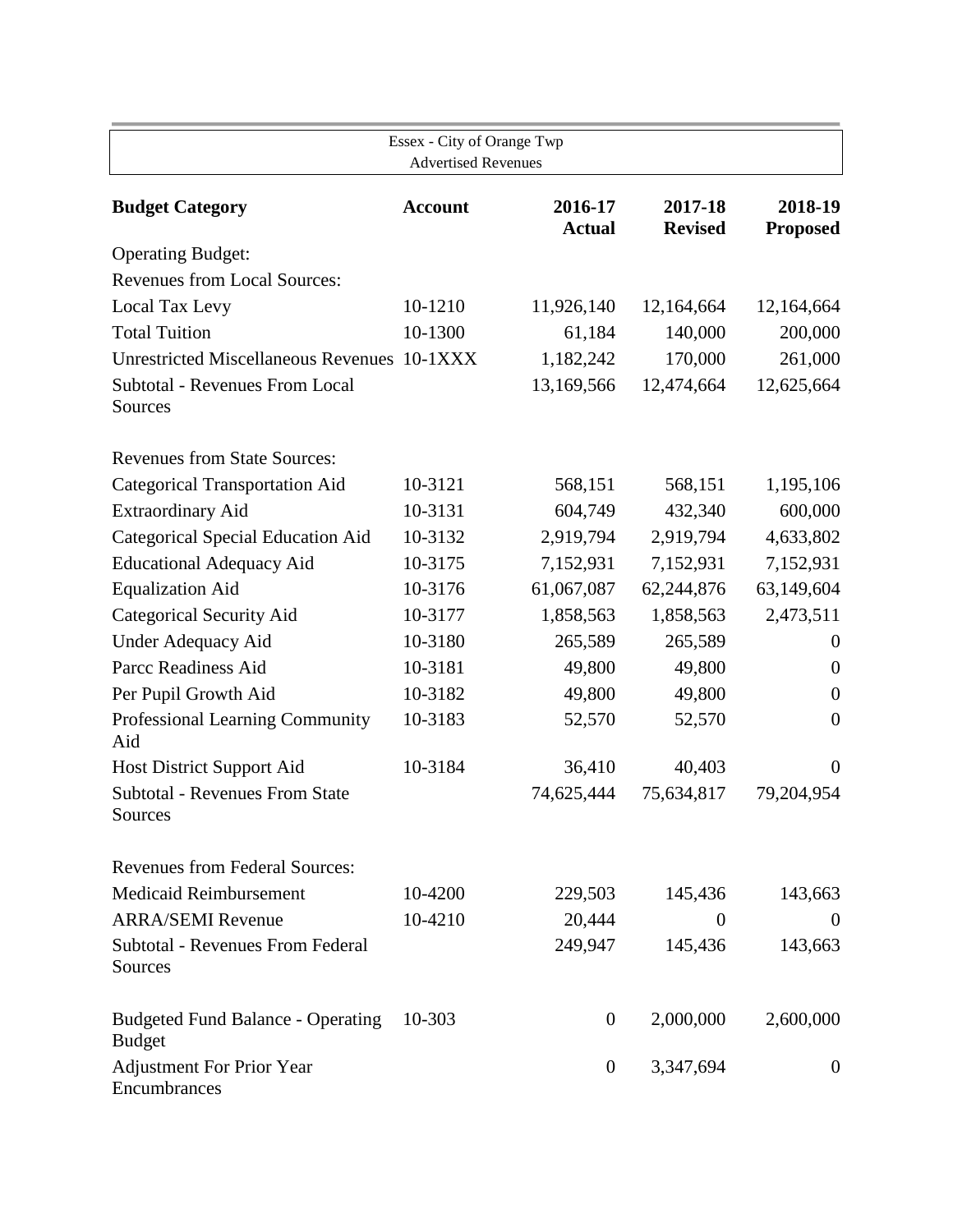| <b>Budget Category</b>                                              | <b>Account</b> | 2016-17<br><b>Actual</b> | 2017-18<br><b>Revised</b> | 2018-19<br><b>Proposed</b> |
|---------------------------------------------------------------------|----------------|--------------------------|---------------------------|----------------------------|
| Actual Revenues (Over)/Under<br>Expenditures                        |                | $-3,216,083$             | $\overline{0}$            | $\theta$                   |
| <b>Total Operating Budget</b>                                       |                | 84,828,874               | 93,602,611                | 94,574,281                 |
| <b>Grants and Entitlements:</b>                                     |                |                          |                           |                            |
| <b>Interest On Investments</b>                                      | 20-1510        | $\boldsymbol{0}$         | 35,000                    | 45,000                     |
| <b>Other Revenue From Local Sources</b>                             | 20-1XXX        | 233,775                  | $\theta$                  | $\theta$                   |
| <b>Total Revenues From Local Sources</b>                            | 20-1XXX        | 233,775                  | 35,000                    | 45,000                     |
| <b>Revenues from State Sources:</b>                                 |                |                          |                           |                            |
| Preschool Education Aid - Pr Yr<br>Carryover                        | 20-3218        | 385,543                  | 530,144                   | 654,798                    |
| <b>Preschool Education Aid</b>                                      | 20-3218        | 9,617,637                | 10,228,680                | 10,277,833                 |
| <b>Other Restricted Entitlements</b>                                | 20-32XX        | 85,395                   | $\theta$                  | $\mathbf{0}$               |
| <b>Total Revenues From State Sources</b>                            |                | 10,088,575               | 10,758,824                | 10,932,631                 |
| <b>Revenues from Federal Sources:</b>                               |                |                          |                           |                            |
| Title I                                                             | 20-4411-4416   | 1,863,928                | 1,400,000                 | 2,239,780                  |
| Title II                                                            | 20-4451-4455   | 306,709                  | 348,423                   | 289,901                    |
| Title III                                                           | 20-4491-4494   | 142,226                  | 141,283                   | 141,283                    |
| I.D.E.A. Part B (Handicapped)                                       | 20-4420-4429   | 1,354,720                | 1,043,799                 | 1,400,585                  |
| Other                                                               | 20-4XXX        | 557,119                  | $\overline{0}$            | $\theta$                   |
| <b>Total Revenues From Federal</b><br>Sources                       |                | 4,224,702                | 2,933,505                 | 4,071,549                  |
| <b>Transfers From Operating Budget-</b><br>Prek                     | 20-5200        | $\boldsymbol{0}$         | $\boldsymbol{0}$          | 445,094                    |
| <b>Transfers From Operating Budget-</b><br>Prek (Special Education) | 20-5200        | 647,504                  | $\boldsymbol{0}$          | $\overline{0}$             |
| <b>Total Grants And Entitlements</b>                                |                | 15,194,556               | 13,727,329                | 15,494,274                 |
| Repayment of Debt:                                                  |                |                          |                           |                            |
| <b>Revenues from Local Sources:</b>                                 |                |                          |                           |                            |
| Local Tax Levy                                                      | 40-1210        | $\theta$                 | $\theta$                  | 116,644                    |
| <b>Total Revenues From Local Sources</b>                            |                | $\theta$                 | $\boldsymbol{0}$          | 116,644                    |
| <b>Total Local Repayment Of Debt</b>                                |                | $\theta$                 | $\theta$                  | 116,644                    |
| <b>Total Repayment Of Debt</b>                                      |                | $\boldsymbol{0}$         | $\boldsymbol{0}$          | 116,644                    |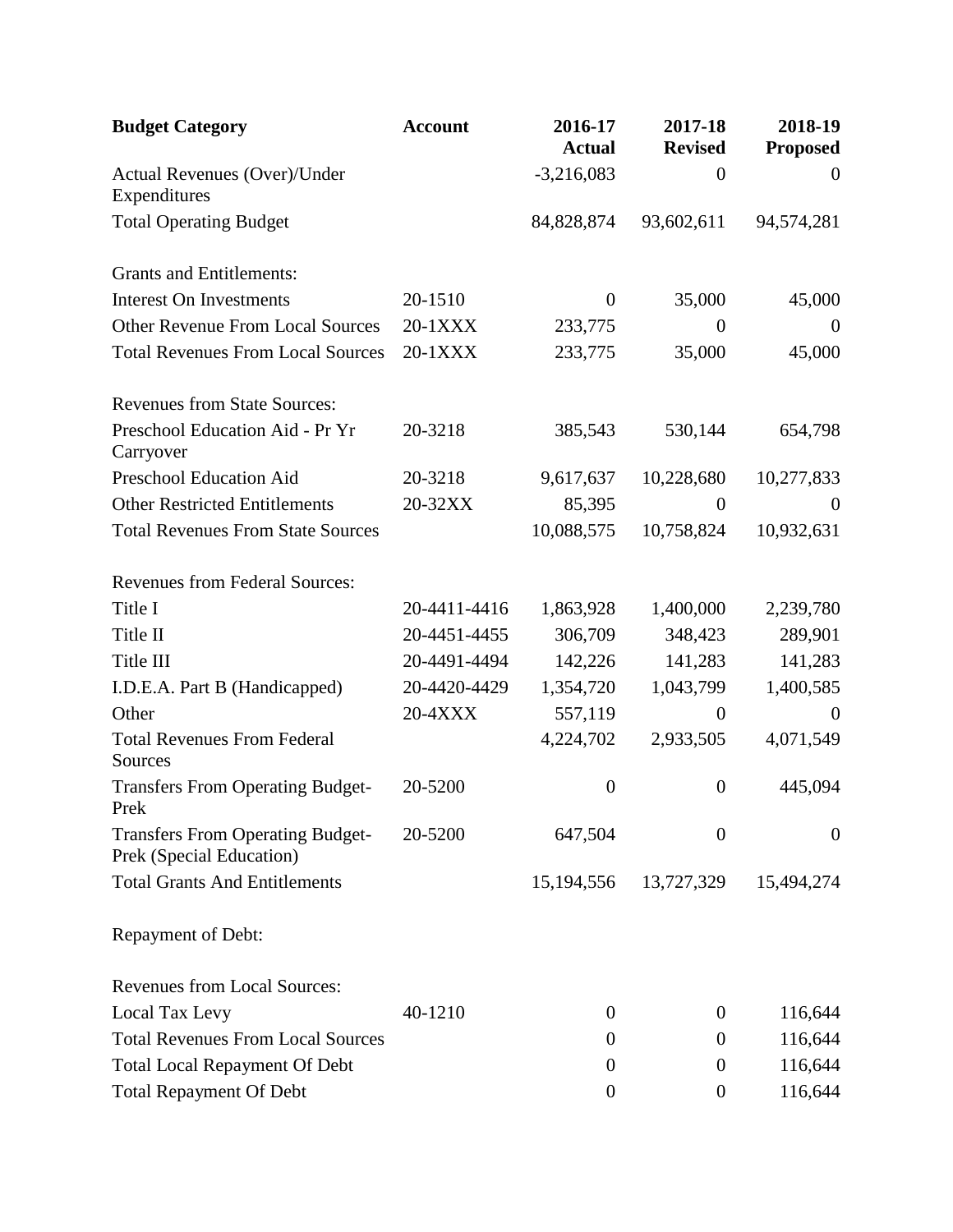| <b>Budget Category</b>                                                                       | Account | 2016-17<br><b>Actual</b> | 2017-18<br><b>Revised</b> | 2018-19<br><b>Proposed</b> |
|----------------------------------------------------------------------------------------------|---------|--------------------------|---------------------------|----------------------------|
| <b>Total Revenues/Sources</b>                                                                |         | 100,023,430              | 107,329,940               | 110,185,199                |
| <b>Deduct Transfer-Transfers From</b><br><b>Operating Budget-Prek</b>                        | 20-5200 | $\theta$                 | $\theta$                  | 445,094                    |
| <b>Deduct Transfer-Transfers From</b><br><b>Operating Budget-Prek (Special</b><br>Education) | 20-5200 | 647,504                  | $\Omega$                  | $\Omega$                   |
| <b>Total Revenues/Sources Net of</b><br><b>Transfers</b>                                     |         | 99,375,926               | 107,329,940               | 109,740,105                |

 $\overline{\phantom{0}}$ 

 $\sim$  100  $\mu$  m  $^{-1}$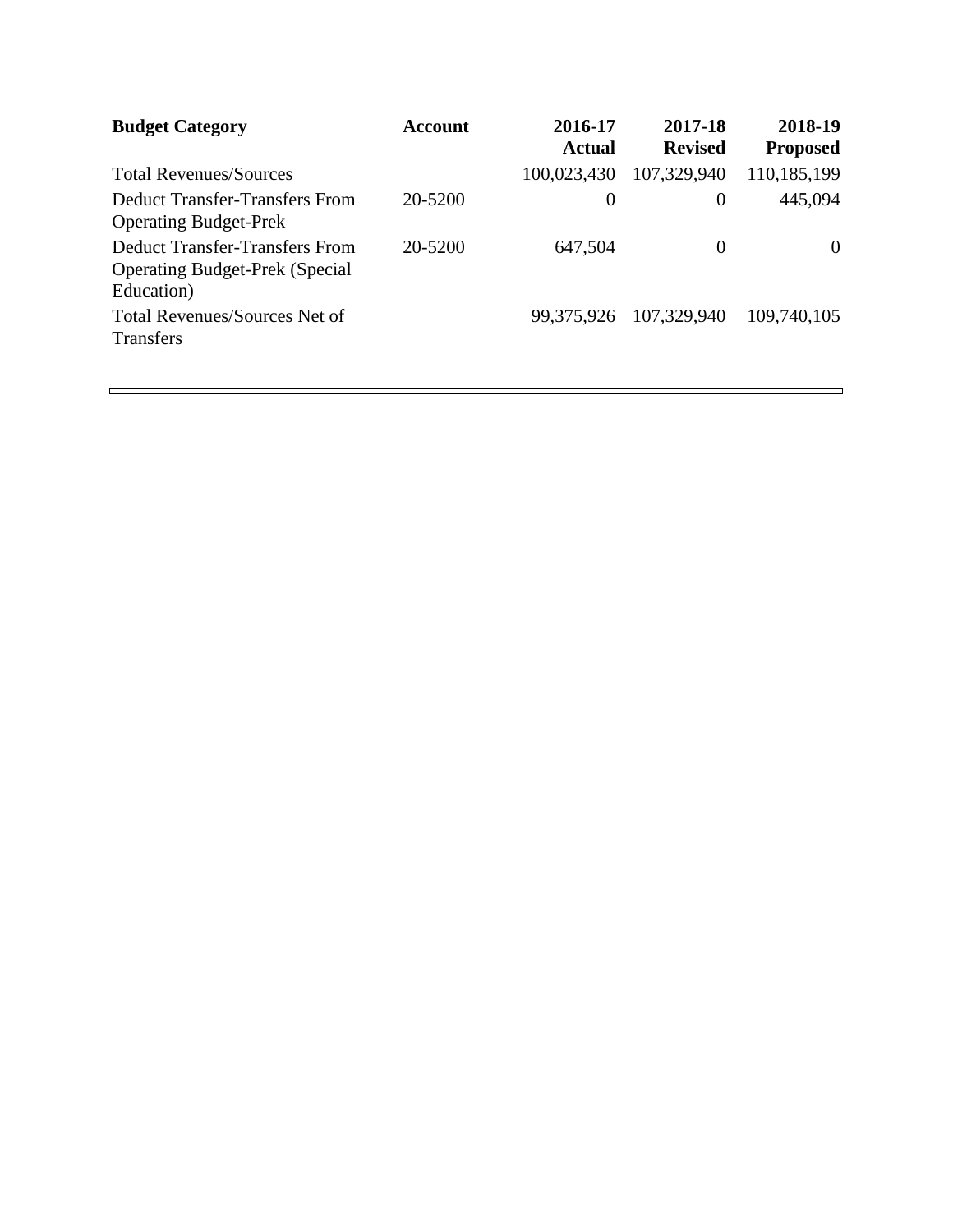| Essex - City of Orange Twp<br><b>Advertised Appropriations</b> |                |                          |                           |                            |  |  |
|----------------------------------------------------------------|----------------|--------------------------|---------------------------|----------------------------|--|--|
| <b>Budget Category</b>                                         | <b>Account</b> | 2016-17<br><b>Actual</b> | 2017-18<br><b>Revised</b> | 2018-19<br><b>Proposed</b> |  |  |
| <b>General Current Expense:</b>                                |                |                          |                           |                            |  |  |
| Instruction:                                                   |                |                          |                           |                            |  |  |
| <b>Regular Programs - Instruction</b>                          | 11-1XX-100-XXX | 3,518,866                | 3,920,471                 | 5,444,982                  |  |  |
| School-Spon. Co/Extra Curr.<br>Actvts. - Inst                  | 11-401-100-XXX | 48,336                   | 60,000                    | 65,000                     |  |  |
| School-Sponsored Athletics -<br>Instruction                    | 11-402-100-XXX | 413,247                  | 409,215                   | 445,648                    |  |  |
| <b>Community Services</b><br>Programs/Operations               | 11-800-330-XXX | 23,998                   | 95,605                    | 50,000                     |  |  |
| <b>Support Services:</b>                                       |                |                          |                           |                            |  |  |
| Undistributed Expenditures -<br><b>Instruction</b> (Tuition)   | 11-000-100-XXX | 5,601,755                | 7,254,777                 | 7,058,458                  |  |  |
| Undist. Expend.-Attendance And<br>Social Work                  | 11-000-211-XXX | 800                      | 40,000                    | 42,000                     |  |  |
| Undist. Expenditures - Health<br>Services                      | 11-000-213-XXX | 6,596                    | 15,600                    | 131,151                    |  |  |
| Undist. Expend.-Speech, OT, PT<br><b>And Related Svcs</b>      | 11-000-216-XXX | $\boldsymbol{0}$         | 20,000                    | 20,000                     |  |  |
| Undist. Expenditures - Guidance                                | 11-000-218-XXX | 29,742                   | 28,177                    | 27,852                     |  |  |
| Undist. Expenditures - Child<br><b>Study Teams</b>             | 11-000-219-XXX | 2,829,170                | 2,900,877                 | 2,854,045                  |  |  |
| Undist. Expend.-Improv. Of Inst.<br>Serv.                      | 11-000-221-XXX | 2,823,241                | 2,920,057                 | 2,724,795                  |  |  |
| Undist. Expend.-Edu. Media<br>Serv./Library                    | 11-000-222-XXX | 98,676                   | 115,075                   | 115,075                    |  |  |
| Undist. Expend.-Instr. Staff<br>Training Serv.                 | 11-000-223-XXX | 269,467                  | 190,236                   | 361,516                    |  |  |
| Undist. Expend.-Support Serv.-<br>Gen. Admin.                  | 11-000-230-XXX | 1,214,093                | 1,695,002                 | 1,229,397                  |  |  |
| Undist. Expend.-Support Serv.-<br>School Admin.                | 11-000-240-XXX | 134,679                  | 62,945                    | 226,647                    |  |  |
| Undist. Expend. - Central Services 11-000-251-XXX              |                | 1,912,908                | 2,637,818                 | 2,663,334                  |  |  |
| Undist. Expend. - Admin. Info<br>Technology                    | 11-000-252-XXX | 974,689                  | 1,051,635                 | 477,925                    |  |  |
| Undist. Expend.-Oper. And Maint. 11-000-26X-XXX                |                | 6,457,646                | 8,456,839                 | 7,491,143                  |  |  |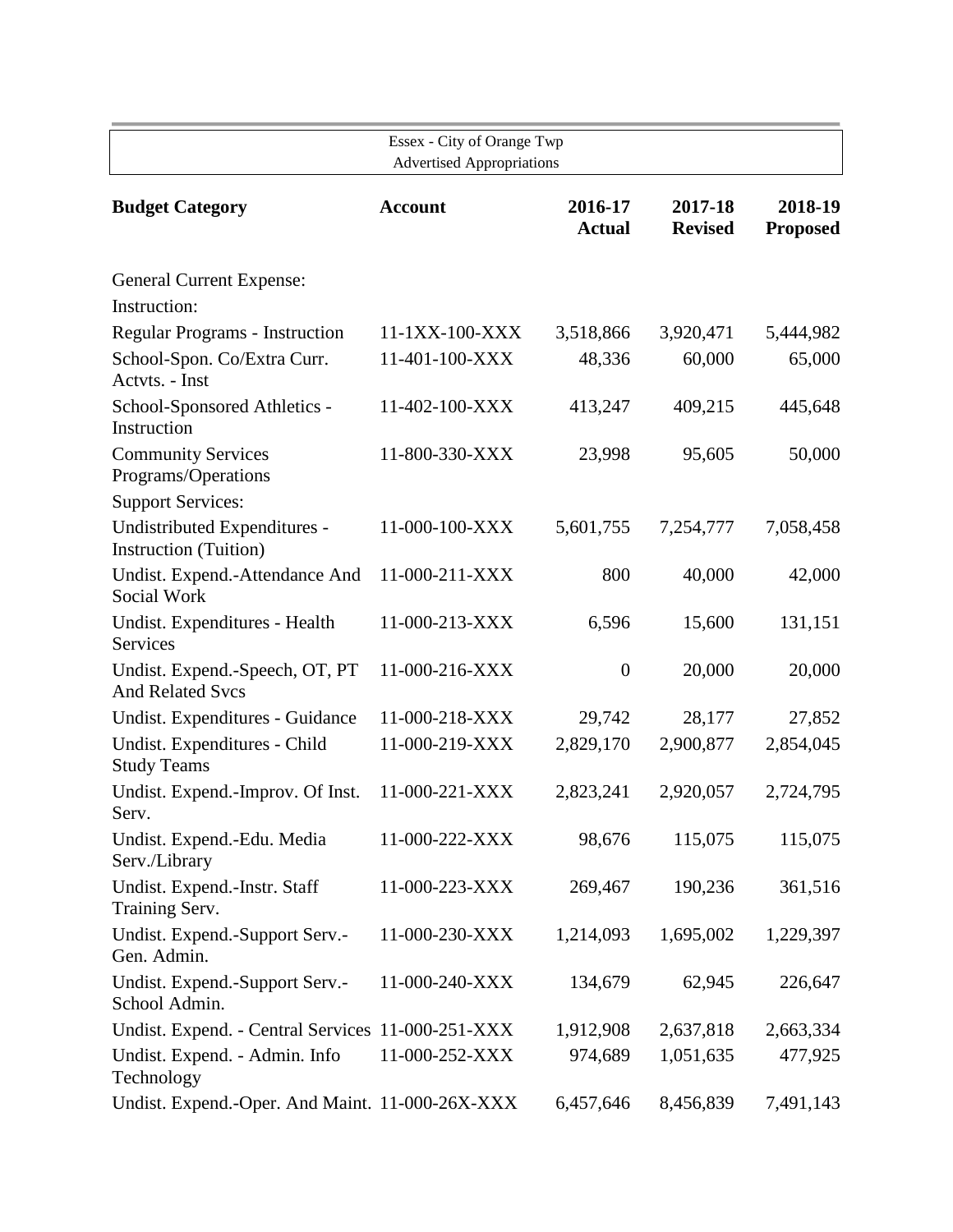| <b>Budget Category</b>                            | <b>Account</b>            | 2016-17<br><b>Actual</b> | 2017-18<br><b>Revised</b> | 2018-19<br><b>Proposed</b> |
|---------------------------------------------------|---------------------------|--------------------------|---------------------------|----------------------------|
| Of Plant Serv.                                    |                           |                          |                           |                            |
| Undist. Expend.-Student<br>Transportation Serv.   | 11-000-270-XXX            | 2,983,866                | 3,652,741                 | 3,319,000                  |
| Personal Services - Employee<br><b>Benefits</b>   | 11-XXX-XXX-<br>2XX        | 2,971,580                | 3,770,901                 | 3,698,933                  |
| Undistributed Expenditures-Food<br>Services       | 11-000-310-930            | $\boldsymbol{0}$         | 50,000                    | 150,000                    |
| <b>Total Undistributed Expenditures</b>           |                           | 28,308,908               | 34,862,680                | 32,591,271                 |
| <b>Total General Current Expense</b>              |                           | 32,313,355               | 39,347,971                | 38,596,901                 |
| Capital Expenditures:                             |                           |                          |                           |                            |
| Equipment                                         | 12-XXX-XXX-730            | 43,309                   | 156,145                   | 95,000                     |
| Facilities Acquisition And Const.<br>Serv.        | 12-000-400-XXX            | 480,473                  | 615,000                   | 1,081,140                  |
| <b>Total Capital Outlay</b>                       |                           | 523,782                  | 771,145                   | 1,176,140                  |
| Special Schools:                                  |                           |                          |                           |                            |
| Summer School:                                    |                           |                          |                           |                            |
| <b>Summer School - Instruction</b>                | 13-422-100-XXX            | 145,074                  | 155,000                   | 280,000                    |
| <b>Total Summer School</b>                        | 13-422-X00-XXX            | 145,074                  | 155,000                   | 280,000                    |
| <b>Total Special Schools</b>                      | 13-XXX-XXX-<br><b>XXX</b> | 145,074                  | 155,000                   | 280,000                    |
| <b>Transfer Of Funds To Charter</b><br>Schools    | 10-000-100-56X            | 3,111,861                | 2,972,421                 | 3,424,792                  |
| <b>General Fund Contribution To</b><br><b>SBB</b> | 10-000-520-930            | 48,734,802               | 50,356,074                | 51,096,448                 |
| <b>General Fund Grand Total</b>                   |                           | 84,828,874               | 93,602,611                | 94,574,281                 |
| <b>Special Grants and Entitlements:</b>           |                           |                          |                           |                            |
| <b>Local Projects</b>                             | 20-XXX-XXX-<br>XXX        | 233,775                  | 35,000                    | 45,000                     |
| Preschool Education Aid:                          |                           |                          |                           |                            |
| <b>PEA</b> Instruction                            | 20-218-100-XXX            | 2,105,557                | 2,266,867                 | 2,310,215                  |
| <b>Support Services</b>                           | 20-218-200-XXX            | 8,537,995                | 8,455,870                 | 9,027,104                  |
| Fac Acquisition And Constr.<br>Services           | 20-218-400-XXX            | 7,132                    | 36,087                    | 40,406                     |
| <b>Total Preschool Education Aid</b>              | 20-218-XXX-XXX            | 10,650,684               | 10,758,824                | 11,377,725                 |
| Other State Projects:                             |                           |                          |                           |                            |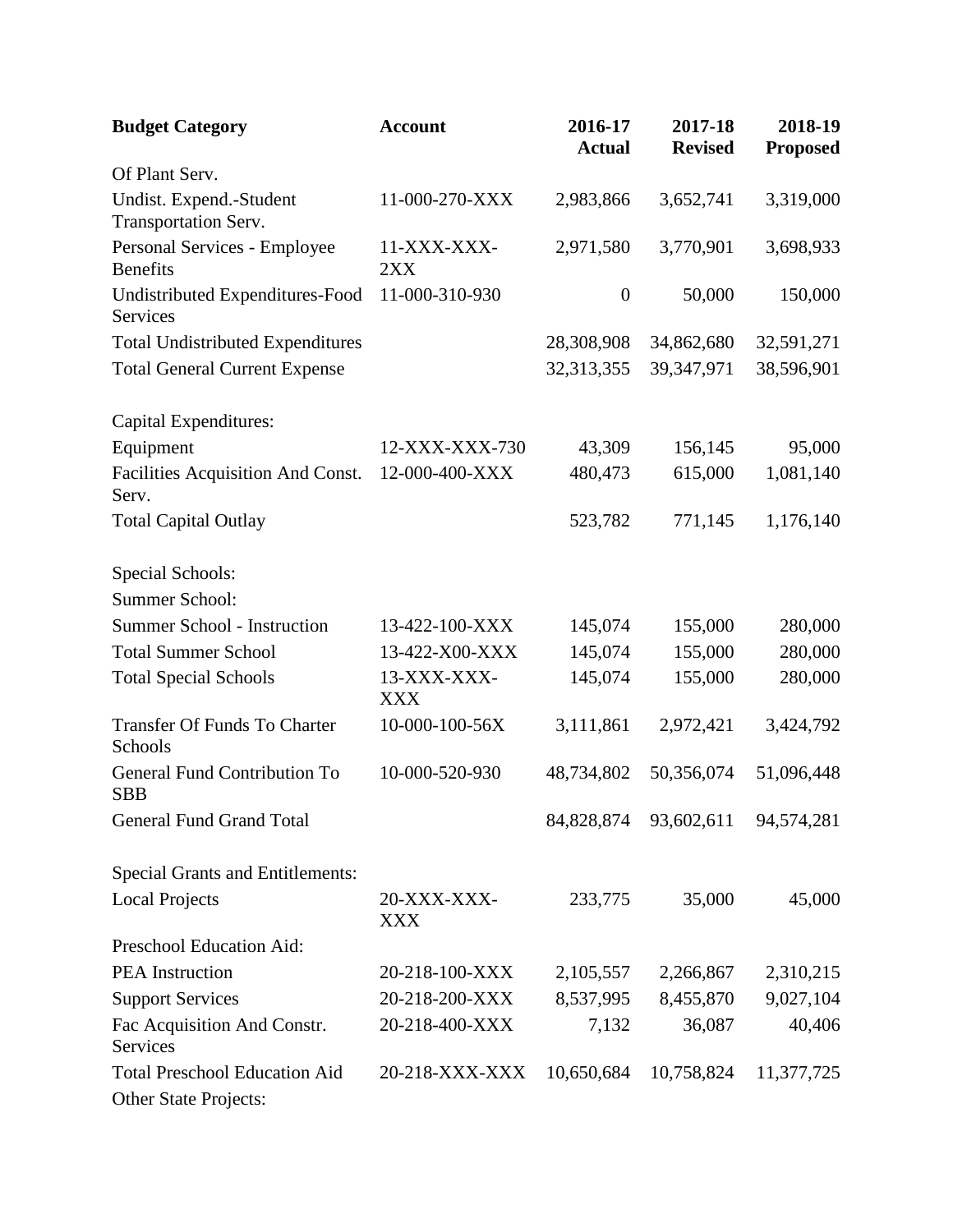| <b>Budget Category</b>                                                          | <b>Account</b>            | 2016-17<br><b>Actual</b> | 2017-18<br><b>Revised</b>                | 2018-19<br><b>Proposed</b> |
|---------------------------------------------------------------------------------|---------------------------|--------------------------|------------------------------------------|----------------------------|
| Other                                                                           | 20-XXX-XXX-<br><b>XXX</b> | 85,395                   | $\boldsymbol{0}$                         | $\mathbf{0}$               |
| <b>Total Other State Projects</b>                                               |                           | 85,395                   | $\boldsymbol{0}$                         | $\overline{0}$             |
| <b>Total State Projects</b>                                                     | 20-XXX-XXX-<br><b>XXX</b> | 10,736,079               | 10,758,824                               | 11,377,725                 |
| <b>Federal Projects:</b>                                                        |                           |                          |                                          |                            |
| Title I                                                                         | 20-XXX-XXX-<br><b>XXX</b> | 941,422                  | 350,000                                  | 895,912                    |
| Title II                                                                        | 20-XXX-XXX-<br><b>XXX</b> | 30,095                   | 98,423                                   | 39,901                     |
| Title III                                                                       | 20-XXX-XXX-<br><b>XXX</b> | 23,618                   | 26,283                                   | 141,283                    |
| I.D.E.A. Part B (Handicapped)                                                   | 20-XXX-XXX-<br><b>XXX</b> | 1,354,720                | 1,043,799                                | 1,400,585                  |
| Other                                                                           | 20-XXX-XXX-<br><b>XXX</b> | 557,119                  | $\theta$                                 | $\mathbf{0}$               |
| Contribution To SBB - Other<br><b>Federal Projects</b>                          | 20-XXX-520-930            | 1,317,728                | 1,415,000                                | 1,593,868                  |
| <b>Total Federal Projects</b>                                                   | 20-XXX-XXX-<br><b>XXX</b> | 4,224,702                | 2,933,505                                | 4,071,549                  |
| <b>Total Special Revenue Funds</b>                                              |                           | 15, 194, 556             | 13,727,329                               | 15,494,274                 |
| Repayment of Debt:                                                              |                           |                          |                                          |                            |
| <b>Total Regular Debt Service</b>                                               | 40-701-510-XXX            | $\boldsymbol{0}$         | $\overline{0}$                           | 116,644                    |
| <b>Total Debt Service Funds</b>                                                 |                           | $\overline{0}$           | $\overline{0}$                           | 116,644                    |
| <b>Total Expenditures/Appropriations</b>                                        |                           |                          | 100,023,430 107,329,940 110,185,199      |                            |
| Deduct Transfer-Local Contrib. - 11-105-100-935<br>Trans To Special Rev-Regular |                           |                          | 0 $0$ 445,094                            |                            |
| Deduct Transfer-Local Contrib. -<br>Trans To Special Rev- Inclusion             | 11-105-100-936            | 647,504                  | $\overline{0}$                           | $\overline{0}$             |
| Total Expenditures Net of<br><b>Transfers</b>                                   |                           |                          | 99, 375, 926 107, 329, 940 109, 740, 105 |                            |

5

 $\Box$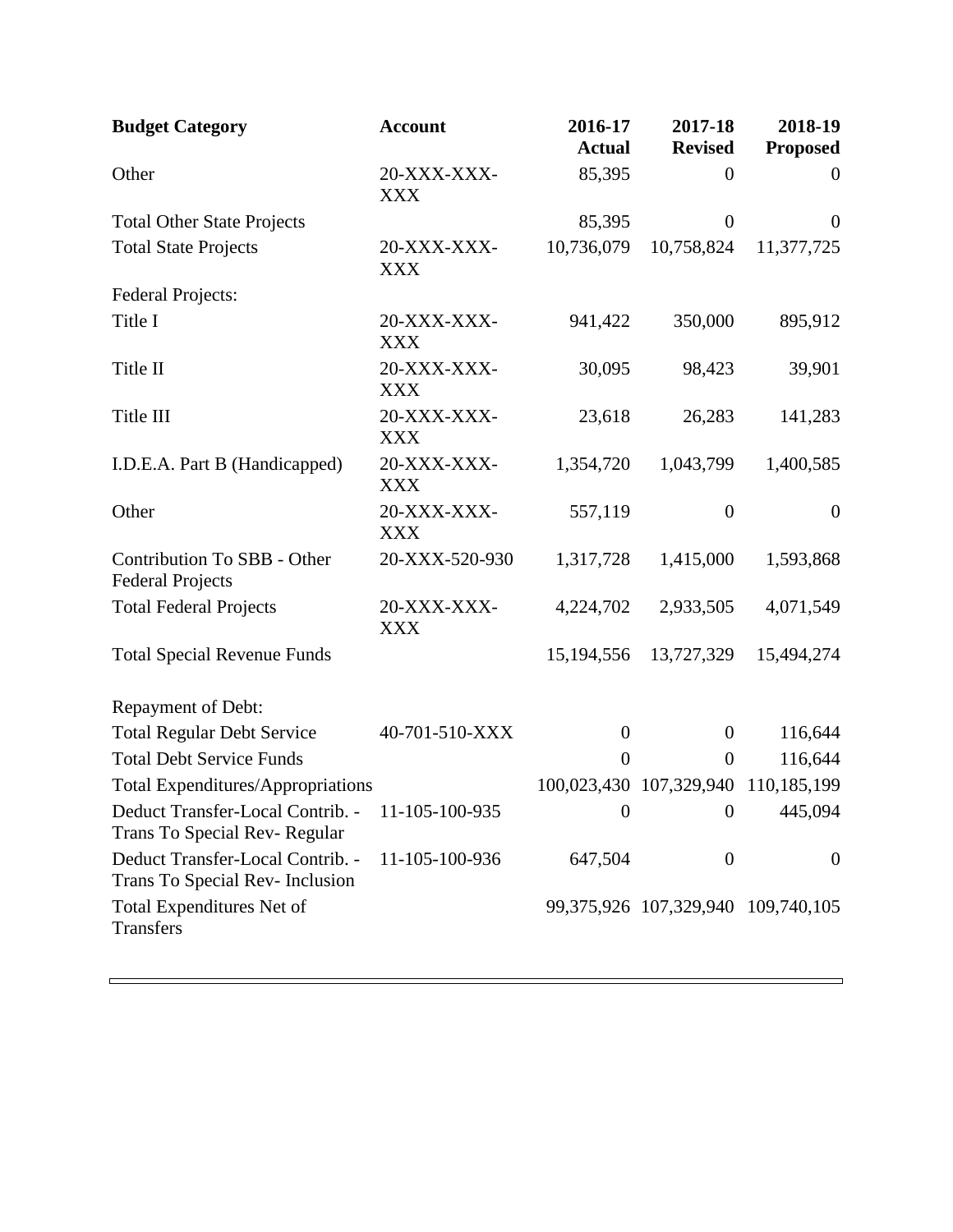| Essex - City of Orange Twp                                                                                                                                                                                                         |                  |                                              |                |  |  |  |  |  |  |
|------------------------------------------------------------------------------------------------------------------------------------------------------------------------------------------------------------------------------------|------------------|----------------------------------------------|----------------|--|--|--|--|--|--|
|                                                                                                                                                                                                                                    |                  |                                              |                |  |  |  |  |  |  |
| <b>Audited</b><br><b>Audited</b><br><b>Budget Category</b><br><b>Estimated</b><br><b>Estimated</b><br><b>Balance</b><br><b>Balance</b><br><b>Balance</b><br><b>Balance</b><br>06-30-2016<br>06-30-2017<br>06-30-2018<br>06-30-2019 |                  |                                              |                |  |  |  |  |  |  |
|                                                                                                                                                                                                                                    |                  |                                              |                |  |  |  |  |  |  |
| 1,875,720                                                                                                                                                                                                                          | 4,092,823        | 2,299,615                                    | 1,699,615      |  |  |  |  |  |  |
| $\overline{0}$                                                                                                                                                                                                                     | $\theta$         | 0                                            | $\theta$       |  |  |  |  |  |  |
|                                                                                                                                                                                                                                    |                  |                                              |                |  |  |  |  |  |  |
| $\theta$                                                                                                                                                                                                                           | $\theta$         | $\theta$                                     | $\theta$       |  |  |  |  |  |  |
| 0                                                                                                                                                                                                                                  | $\Omega$         | 0                                            | $\theta$       |  |  |  |  |  |  |
| $\Omega$                                                                                                                                                                                                                           | $\Omega$         | 0                                            | $\Omega$       |  |  |  |  |  |  |
| 3,823,337                                                                                                                                                                                                                          | 2,104,483        | 2,104,483                                    | 104,483        |  |  |  |  |  |  |
| $\Omega$                                                                                                                                                                                                                           | $\theta$         | 0                                            | $\theta$       |  |  |  |  |  |  |
| $\theta$                                                                                                                                                                                                                           | $\overline{0}$   | $\overline{0}$                               | $\overline{0}$ |  |  |  |  |  |  |
| $\Omega$                                                                                                                                                                                                                           | $\overline{0}$   | 0                                            | $\overline{0}$ |  |  |  |  |  |  |
| 0                                                                                                                                                                                                                                  | $\overline{0}$   | $\Omega$                                     | $\overline{0}$ |  |  |  |  |  |  |
|                                                                                                                                                                                                                                    |                  |                                              |                |  |  |  |  |  |  |
| $\overline{0}$                                                                                                                                                                                                                     | $\boldsymbol{0}$ | $\overline{0}$                               | $\theta$       |  |  |  |  |  |  |
|                                                                                                                                                                                                                                    |                  | <b>Advertised Recapitulation of Balances</b> |                |  |  |  |  |  |  |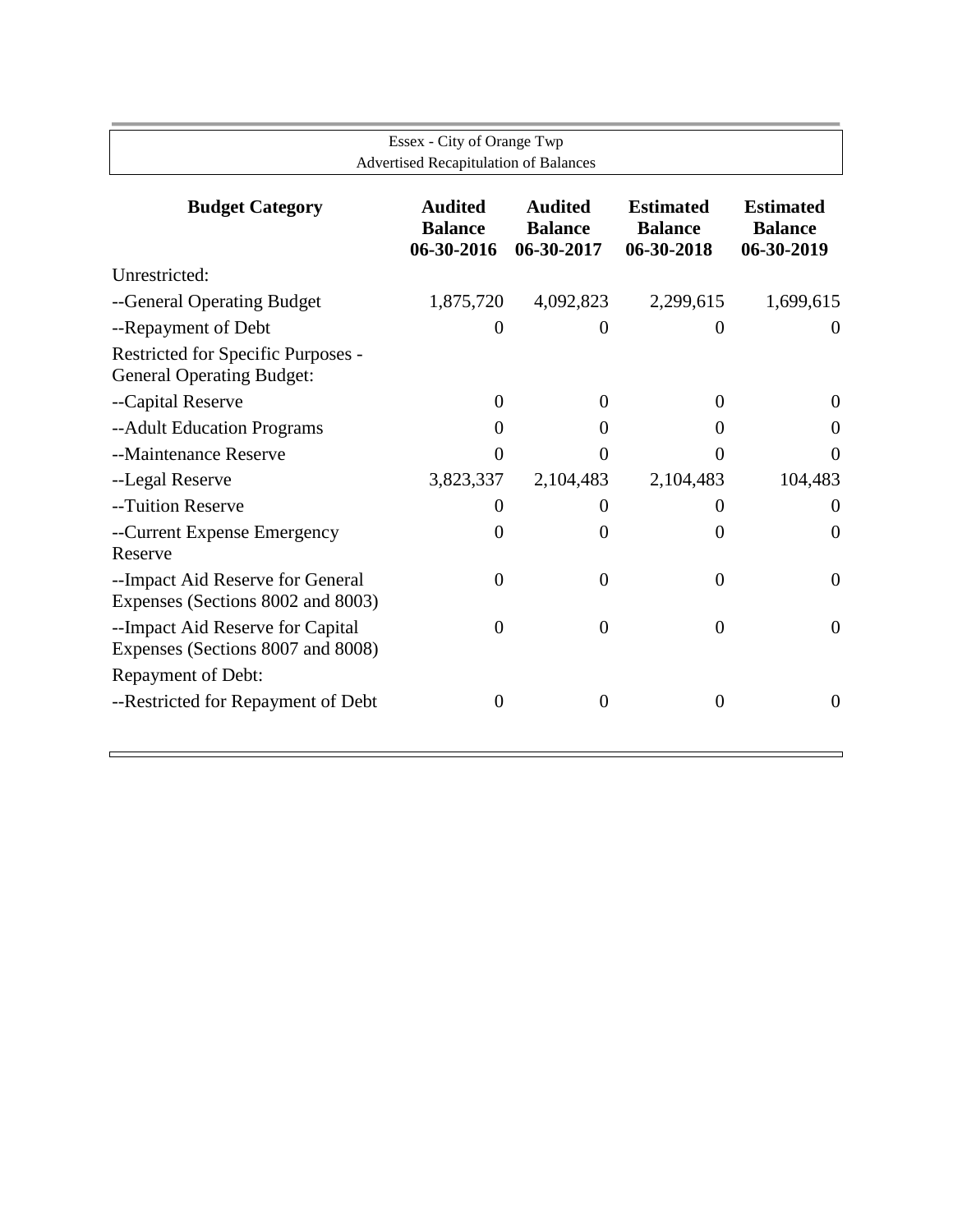| Essex - City of Orange Twp<br><b>Advertised Per Pupil Cost Calculations</b> |                                          |                                          |                                      |                                            |                                             |  |
|-----------------------------------------------------------------------------|------------------------------------------|------------------------------------------|--------------------------------------|--------------------------------------------|---------------------------------------------|--|
| <b>Per Pupil Cost Calculations</b>                                          | 2015-16<br><b>Actual</b><br><b>Costs</b> | 2016-17<br><b>Actual</b><br><b>Costs</b> | 2017-18<br>Original<br><b>Budget</b> | 2017-18<br><b>Revised</b><br><b>Budget</b> | 2018-19<br><b>Proposed</b><br><b>Budget</b> |  |
| <b>Total Budgetary Comparative</b><br>Per Pupil Cost                        | \$16,092                                 | \$15,052                                 | \$15,950                             | \$16,615                                   | \$17,609                                    |  |
| <b>Total Classroom Instruction</b>                                          | \$8,933                                  | \$8,604                                  | \$9,017                              | \$9,242                                    | \$10,185                                    |  |
| <b>Classroom-Salaries and Benefits</b>                                      | \$8,032                                  | \$7,872                                  | \$8,377                              | \$8,569                                    | \$9,301                                     |  |
| <b>Classroom-General Supplies and</b><br><b>Textbooks</b>                   | \$298                                    | \$282                                    | \$347                                | \$356                                      | \$605                                       |  |
| <b>Classroom-Purchased Services</b>                                         | \$604                                    | \$450                                    | \$294                                | \$317                                      | \$279                                       |  |
| <b>Total Support Services</b>                                               | \$2,990                                  | \$2,833                                  | \$2,955                              | \$3,020                                    | \$3,210                                     |  |
| <b>Support Services-Salaries and</b><br><b>Benefits</b>                     | \$2,656                                  | \$2,493                                  | \$2,598                              | \$2,641                                    | \$2,823                                     |  |
| <b>Total Administrative Costs</b>                                           | \$2,108                                  | \$1,922                                  | \$2,058                              | \$2,182                                    | \$2,160                                     |  |
| <b>Administration Salaries and</b><br><b>Benefits</b>                       | \$1,516                                  | \$1,531                                  | \$1,526                              | \$1,551                                    | \$1,685                                     |  |
| <b>Total Operations and</b><br>Maintenance of Plant                         | \$1,838                                  | \$1,527                                  | \$1,717                              | \$1,956                                    | \$1,803                                     |  |
| Operations and Maintenance-<br><b>Salaries and Benefits</b>                 | \$1,075                                  | \$349                                    | \$387                                | \$393                                      | \$349                                       |  |
| <b>Board Contribution to Food</b><br>Services                               | \$0                                      | \$0                                      | \$10                                 | \$10                                       | \$31                                        |  |
| <b>Total Extracurricular Costs</b>                                          | \$207                                    | \$150                                    | \$174                                | \$176                                      | \$191                                       |  |
| <b>Total Equipment Costs</b>                                                | \$71                                     | \$17                                     | \$39                                 | \$39                                       | \$38                                        |  |
| <b>Legal Costs</b>                                                          | \$47                                     | \$50                                     | \$32                                 | \$54                                       | \$35                                        |  |
| Employee Benefits as a<br>percentage of salaries*                           | 28.82%                                   | 31.11%                                   | 34.35%                               | 35.59%                                     | 33.08%                                      |  |

\*Does not include pension and social security paid by the State on-behalf of the district.

\*\* Federal and State funds in the blended resource school-based budgets.

The information presented in columns 1 through 3 as well as the related descriptions of the per pupil cost calculations are contained in the Taxpayers Guide to Education Spending and can be found on the Department of Education website: http://www.state.nj.us/education/guide/. This publication is also available in the board office and public libraries. The same calculations were performed using the 2017-18 revised appropriations and the 2018-19 budgeted appropriations presented in this advertised budget. Total Budgetary Comparative Per Pupil Cost is defined as current expense exclusive of tuition expenditures, transportation, residential costs, and judgments against the school district. For all years it also includes the restricted entitlement aids. With the exception of Total Equipment Cost, each of the other per pupil cost calculations presented is a component of the total comparative per pupil cost, although all components are not shown.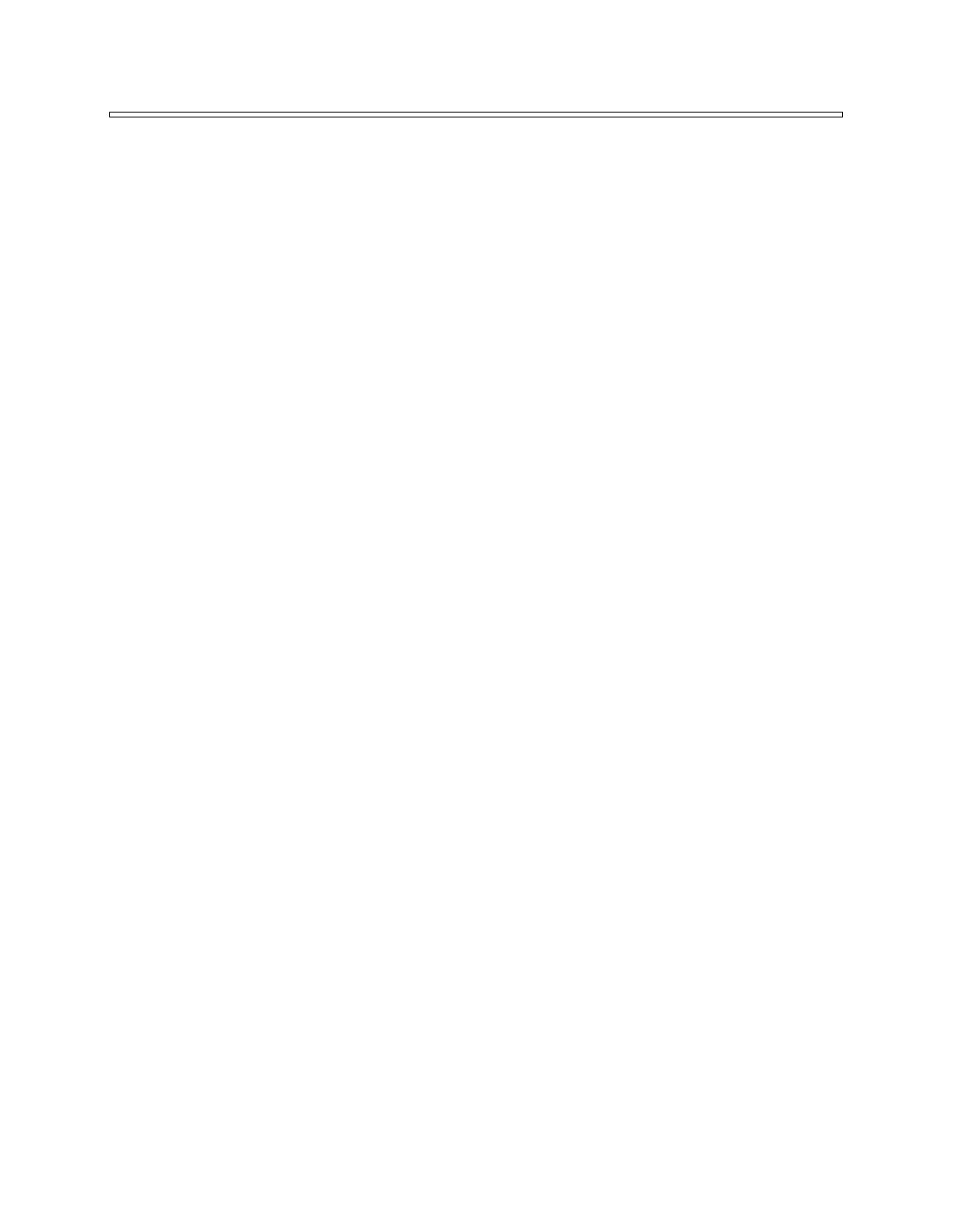| Essex - City of Orange Twp<br><b>Capital Projects</b>                                 |                                 |                         |                 |                                                        |                                                                        |  |
|---------------------------------------------------------------------------------------|---------------------------------|-------------------------|-----------------|--------------------------------------------------------|------------------------------------------------------------------------|--|
| <b>Description/Activity</b>                                                           | <b>Project</b><br><b>Number</b> | <b>Dollar</b><br>Amount | Eligible<br>for | <b>Request</b><br>to Exceed<br><b>Grant Referendum</b> | <b>Funding Source</b><br>for Request<br>to Exceed<br><b>Referendum</b> |  |
| <b>Architect Design Fees</b><br>Lease of Facilities STEM<br>SCH, Scholars, CIAO, & P3 | 001<br>002                      | \$1,066,140<br>\$15,000 | N<br>N          | N<br>N                                                 |                                                                        |  |